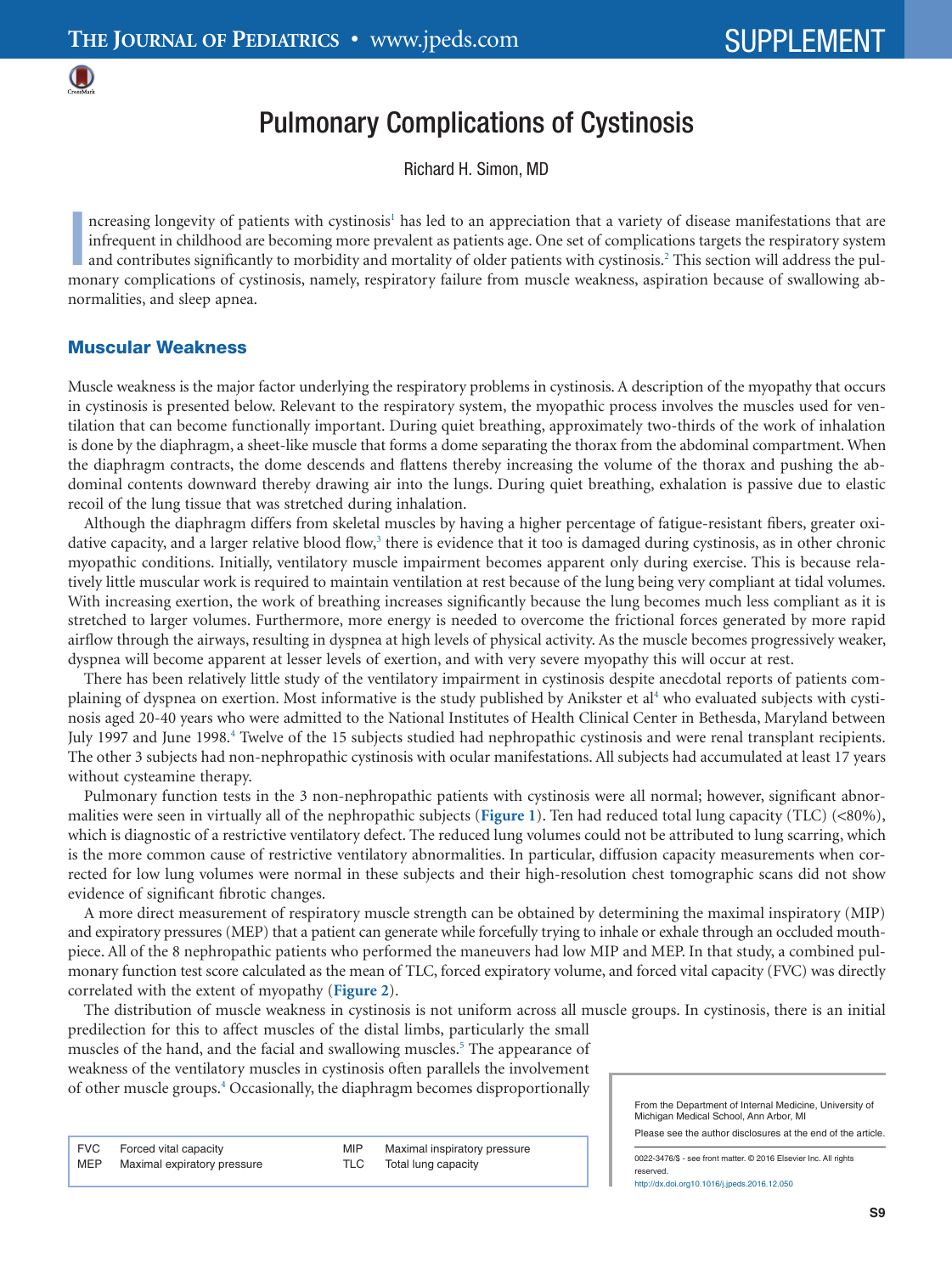<span id="page-1-0"></span>

**Figure 1.** Pulmonary function characteristics in patients with cystinosis. Adapted from Anikster et al.<sup>4</sup>

weak. This manifests itself by patients noting that they become more dyspneic when lying supine than when sitting or standing.<sup>6</sup> This phenomenon occurs because when supine the diaphragm must work to push the abdominal contents downward as well as to stretch the lung. When sitting or standing, gravity holds the abdominal contents out of the chest so the diaphragm needs to do less work.

As stated above, progressive ventilatory muscle weakness first manifests itself during high levels of physical activity and, subsequently, during milder levels of exertion. In patients with a sedentary lifestyle who do not place demands on their ventilatory capacity, they may not recognize that they have lost considerable ventilatory function until the impairment becomes quite profound.

Respiratory muscle weakness also reduces the effectiveness of coughing that is needed to clear the airway of secretions. To generate high expiratory flow rates during a cough, a person needs to inhale to high lung volumes. Strong intercostal and abdominal muscles and tight glottic closure are also required to generate high intrathoracic pressures that are released suddenly at the start of the cough. The myopathy of cystinosis impairs both inspiratory and expiratory muscle strength. Weakness of the pharyngeal muscles reduces the strength of glottic closure preventing attainment of high airway pressures.

A weak cough increases the incidence and severity of lung infections. Microorganisms that are inhaled into the lungs are not effectively cleared allowing them to multiply and cause bronchitis and/or pneumonia. Once the lungs are infected, an inefficient cough allows secretions to accumulate, thereby increasing the severity and duration of the illness. In the extreme, an impaired cough increases the likelihood of progressing to respiratory failure with the need for assisted ventilation.

# Detection and Diagnosis of Cystinosis-Related Respiratory Muscle Weakness

Spirometry and measurement of maximal inspiratory and expiratory pressures are quite sensitive for detecting respiratory muscle weakness. They should be obtained in all patients with cystinosis when weakness in nonpulmonary muscles first becomes clinically evident. Testing should also be offered to patients who have shortness of breath during exertion that cannot be fully ascribed to other causes. Patients with orthopnea should be tested because it can be sign of diaphragmatic weakness. This positional effect can be quantitated during pulmonary function testing by comparing the patient's vital capacity in the supine and sitting positions. A decrement of >20% when going from sitting to supine suggests diaphragmatic weakness. Patients whose tests are mildly abnormal should have follow-up testing to determine the rate of decline. Annual testing is appropriate,<sup>7</sup> but more frequent testing is suggested if there is significant worsening in symptoms.



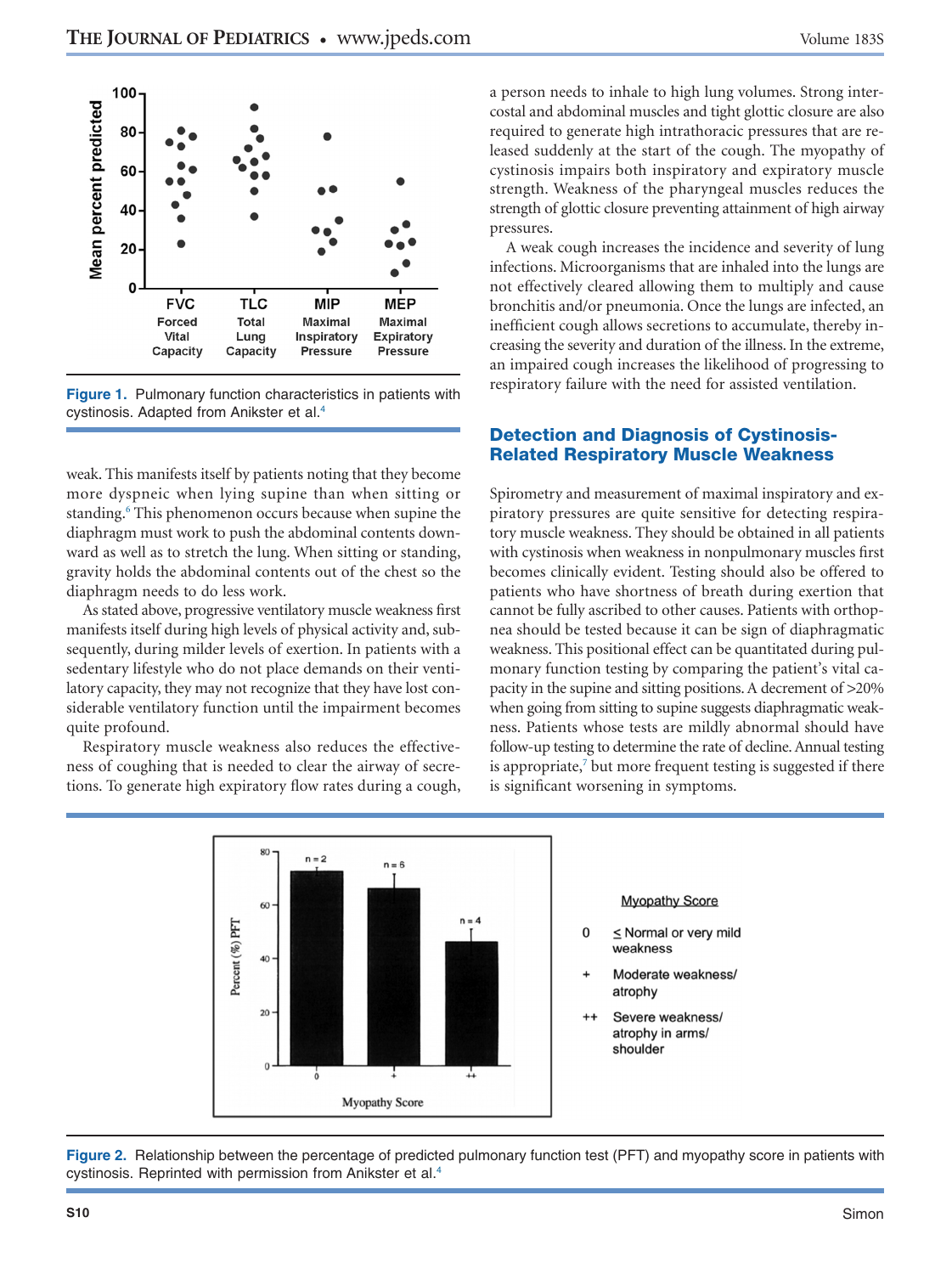

Figure 3. Frequency of pulmonary dysfunction in patients with cystinosis by duration of oral cysteamine therapy.<sup>2</sup> Reprinted with permission from Gahl WA, Balog JZ, Kleta R. Nephropathic cystinosis in adults: natural history and effects of oral cysteamine therapy. Ann Intern Med 2007;147:242-50. Copyright © 2007 American College of Physicians. All Rights Reserved. Reprinted with the permission of American College of Physicians, Inc.

Arterial blood gas measurements are not a sensitive means to detect early respiratory muscle weakness. The weakness must be profound before a patient's resting minute ventilation decreases and causes arterial carbon dioxide tension ( $PaCO<sub>2</sub>$ ) elevation. Similarly, arterial oxygen tension and hemoglobin oxygen saturation fall only when respiratory muscle weakness and hypoventilation are severe, unless there are other causes for impaired gas exchange in the lung. Some patients have experienced relief by nocturnal noninvasive positive pressure ventilation $\frac{6}{5}$ 

Because there are many conditions that cause a low vital capacity, patients with cystinosis who have decreased vital capacity should be further evaluated to exclude other diagnoses. In addition to obtaining a detailed medical history and performing a respiratory-directed physical examination, further pulmonary function testing is indicated and should include measurement of absolute lung volumes by body plethysmography or gas dilution methods, diffusion capacity, and MIP/ MEP. The pattern of results supportive of the diagnosis of respiratory muscle weakness are low vital capacity, low TLC, high residual volume, normal ratio of forced expiratory volume in 1 second to FVC, normal diffusion capacity corrected for alveolar volume, and low MIP and MEP. To further exclude other diseases that can cause a restrictive ventilatory pattern, high-resolution computed tomograpic scans should be performed for the detection of parenchymal abnormalities, which should be absent in cystinosis.

## Prevention and Treatment of Respiratory Muscle Weakness

Cysteamine therapy reduces cystine accumulation in skeletal muscles and has been reported to delay myopathic changes*.* It is likely that cysteamine has similar benefits for the muscles of

respiration. In support of this conclusion is a cross-sectional study reporting that the degree of pulmonary function impairment is dependent upon the number of years a patient is treated or not treated with cysteamine (**Figure 3**).<sup>2</sup> Seventyseven patients had their pulmonary function test results plotted relative to the total number of years of life they were without cysteamine and the total number of years they received treatment. In short, pulmonary function was better in those accumulating more years of cysteamine treatment. None of the 4 patients who had taken cysteamine for over 20 years had respiratory impairment. These data strongly support the concept that cysteamine will delay and potentially prevent the respiratory muscle dysfunction in cystinosis. However, it is unknown whether cysteamine will reverse pre-existing muscle weakness.

As with any person who is susceptible to developing lung disease, it is critically important to avoid smoking. For those who are smoking, effective evidenced-based interventions should be used to assist cessation. Vaccination against influenza and *Streptococcus pneumoniae* should be offered according to guidelines. If other lung conditions are present (eg, asthma), the therapeutic plan should be reviewed frequently and optimized.

When respiratory muscle weakness becomes advanced leading to chronic ventilatory insufficiency, assisted mechanical ventilation is required to prolong life. Until recently, tracheostomy was the only long-term means by which a patient could be connected to a mechanical ventilator. However, there has been steady improvement with noninvasive methods to allow patients to use assisted ventilation and avoid or greatly delay the need for a tracheostomy. Masks that fit over the nose and sometimes include the mouth are commonly used. Small cannulas that fit into the nose are also used and preferred by some patients. Finding a comfortable interface for the patient can take a number of tries, but success is important.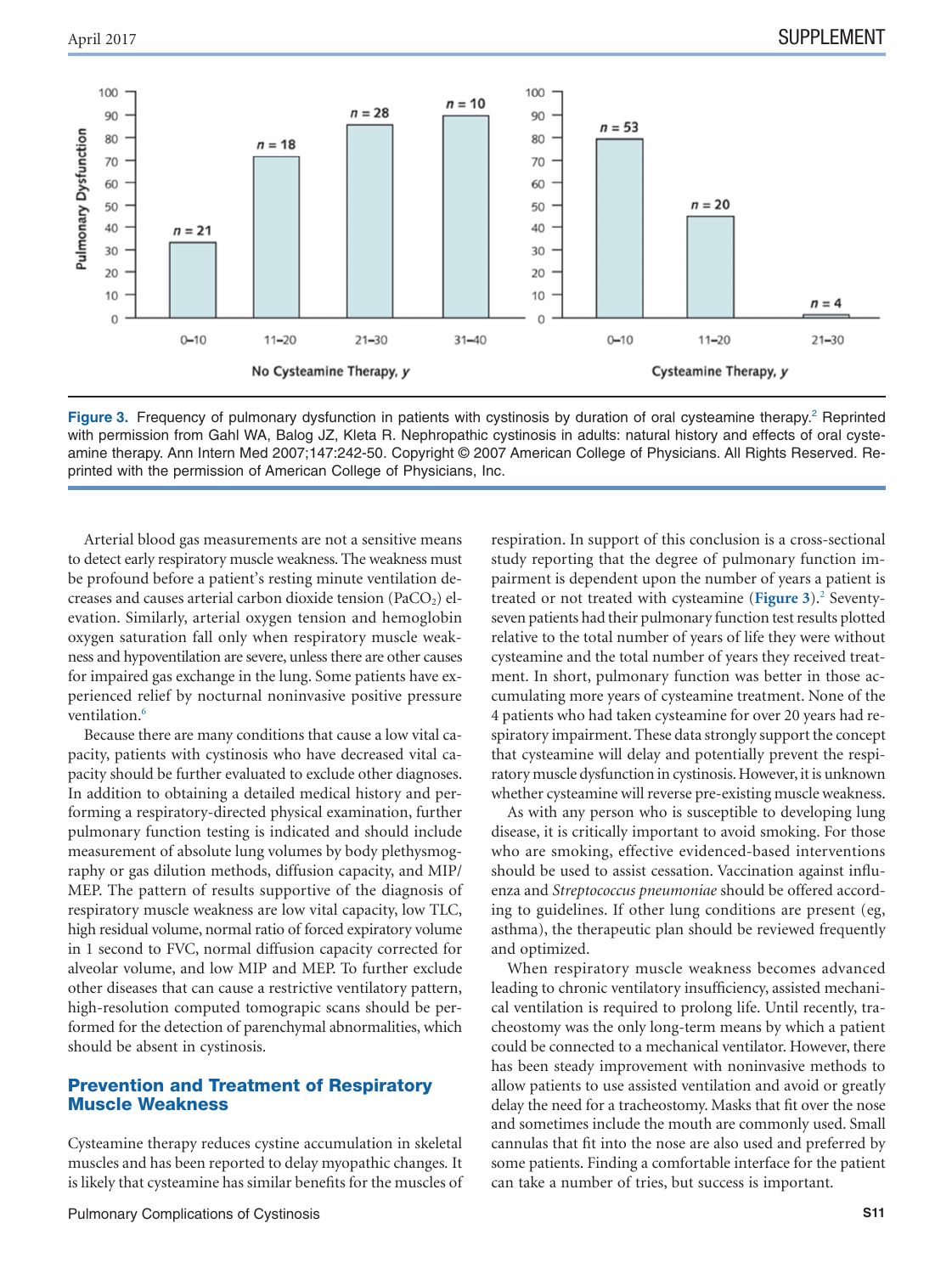

**Figure 4.** Swallowing severity score vs years not on cysteamine: The swallowing severity score is a measure of deglutition function based on analysis of videofluoroscopy of swallowing. A score of 1.0 equals normal swallowing, and a score of 4 equals severe difficulty with aspiration of the bolus and a swallow duration of >5 seconds. Reprinted with permission from Sonies et al.<sup>11</sup>

There are no clinical studies that provide guidelines as to when a patient would benefit from starting assisted ventilation. From a practical standpoint, the decision is influenced by rules from insurance providers regarding whom they will cover for treatment. In the US, the Centers for Medicare and Medicaid Services will pay for assisted ventilation in patients with respiratory impairment because of neuromuscular disease in any of the following situations:  $PaCO<sub>2</sub> ≥ 45$  mm Hg while awake; hemoglobin  $O_2$  saturation ≤88% for ≥5 minutes during sleep; maximal inspiratory pressure  $\leq 60$  cm  $H_2O$ ; or FVC  $\leq 50\%$ predicted. When patients with neuromuscular disease meet at least 1 of these criteria, assisted ventilation is likely appropriate and is usually initiated first only during sleep. The rationale for starting treatment at night is the belief that supporting ventilation will improve tissue oxygenation and metabolism during sleep. It will also rest respiratory muscles that will improve their function and endurance during the day. As muscle weakness becomes more severe, assisted ventilation can also be used intermittently during the day to reduce dyspnea.

There are few published reports of using assisted ventilation in patients with cystinosis, $\delta$  so the effects on quality of life and survival are unknown. However, there are data from studies of patients with ventilatory impairment because of other types of myopathy. For example, a cross-sectional study in patients with Duchenne's muscular dystrophy showed that noninvasive assisted ventilation was associated with improved survival.<sup>8</sup>

#### Cystinosis-Associated Dysphagia

Dysphagia because of weakness of swallowing muscles is common in adults with cystinosis making them susceptible to

aspirating oral contents into the lungs.<sup>5,9,10</sup> On rare occasion, aspiration of a large bolus of food can obstruct the trachea leading to asphyxiation and death. The onset of swallowing difficulties often coincides with the appearance of weakness in the hands and distal muscles of the arms.<sup>5</sup> The severity of the dysphagia usually parallels the generalized myopathy.

Aspiration often leads to chronic cough because of irritation of the larynx and airways. Aspirated bacteria that are normally present in the mouth can cause bronchitis and pneumonia. The consequences of the infection are made worse for patients with respiratory muscle dysfunction because their weakened cough makes it difficult to clear the airway of secretions. In patients with marginal respiratory muscle function at baseline, the added work of breathing caused by bronchitis or pneumonia can precipitate acute respiratory failure requiring emergent use of assisted ventilation.

Of the 33 deaths that occurred in a study of 100 patients with cystinosis, 5 were respiratory-related, 4 had pneumonia, and 1 had refractory atelectasis[.2](#page-5-1) All 5 had significant prior swallowing impairment.

#### Prevention and Treatment of Dysphagia

A detailed study of dysphagia in nephropathic cystinosis evaluated the swallowing function of 101 such patients aged 6-45 years (**Figures 4** and **[5](#page-4-0)**). The authors found more than onehalf had significant complaints about swallowing. The abnormalities were linked to muscle dysfunction of the oropharynx, and, most importantly either showed improved or stabilized swallowing while on cysteamine.<sup>11</sup>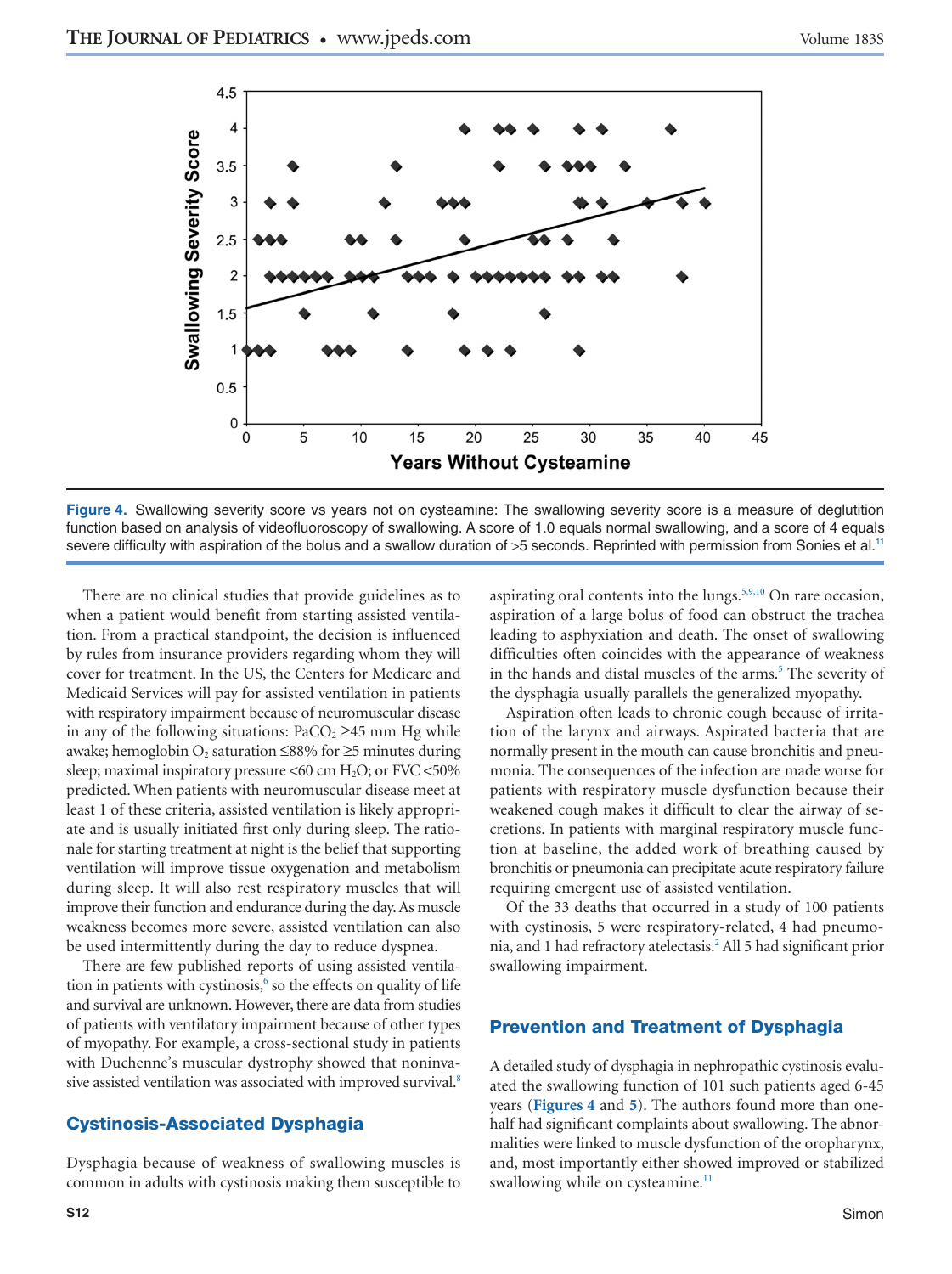<span id="page-4-0"></span>

**Figure 5.** Swallowing score vs years on cysteamine. Reprinted with permission from Sonies et al.<sup>11</sup>

Early referral to a speech-language therapist with special expertise in swallowing disorders is advisable. Periodic evaluations to define the nature and severity of swallowing difficulties will dictate the appropriate therapeutic approach with the goals being to maintain nutritional status but minimize risk of aspiration. Interventions employed by speech therapists usually include learning safe swallowing techniques and modifying food consistencies to those that are more easily swallowed safely. If swallowing becomes too dysfunctional to maintain nutritional status, adequate intake can be guaranteed by gastrostomy tube feeding.<sup>12</sup>

#### Sleep Apnea

Sleep apnea has been reported to occur in patients with cystinosis[.6,9](#page-5-5) Although overall incidence of this is unknown, there are aspects of cystinosis that make older patients susceptible to developing it. The patency of the upper airway is maintained during inhalation by phasic contraction of the genioglossus and other pharyngeal dilator muscles. During sleep, the neural output to these muscles decreases but under normal circumstances the level of stimulation is still sufficient to maintain airway patency. Of importance, there are changes that occur in patients with cystinosis that can compromise the integrity of the airway during sleep. The myopathy of cystinosis with prominent involvement of the oral pharyngeal muscle can allow airway collapse to occur during inhalation. This has been described in other types of myopathy that involve pharyngeal muscle groups.<sup>13</sup> Also, alterations in craniofacial morphology have been described in patients with cystinosis that tend

Pulmonary Complications of Cystinosis **S13**

to decrease the dimensions of the upper airway making airway obstruction during sleep more likely[.14](#page-5-11)

Based on the predisposition of patients with cystinosis to develop sleep apnea, they should be periodically evaluated for signs and symptoms such as snoring with apneic episodes, morning headaches, and daytime hypersomnolence.<sup>7</sup> Neurocognitive impairment is a well-known consequence of untreated sleep apnea. With the recent appreciation that cognitive impairment can be seen in older patients with cystinosis it is important to insure that sleep apnea is not a contributing factor. To make a definitive diagnosis, patients should undergo formal sleep studies. If sleep apnea is detected, treatment usually begins with continuous or bilevel positive airway pressure breathing to maintain airway patency during sleep.

#### **Summary**

The myopathy of cystinosis causes some patients of variable ages to be at risk for respiratory impairment because of ventilatory muscle weakness, aspiration because of oropharyngeal muscle weakness, and sleep apnea. Chronic cysteamine treatment provides the best approach to delay these complications; however, when present, each complication has treatment options that can be used to reduce their consequences with the goal of improving quality of life and survival. ■

## Author Disclosures

The author declares no conflicts of interest, real or perceived.